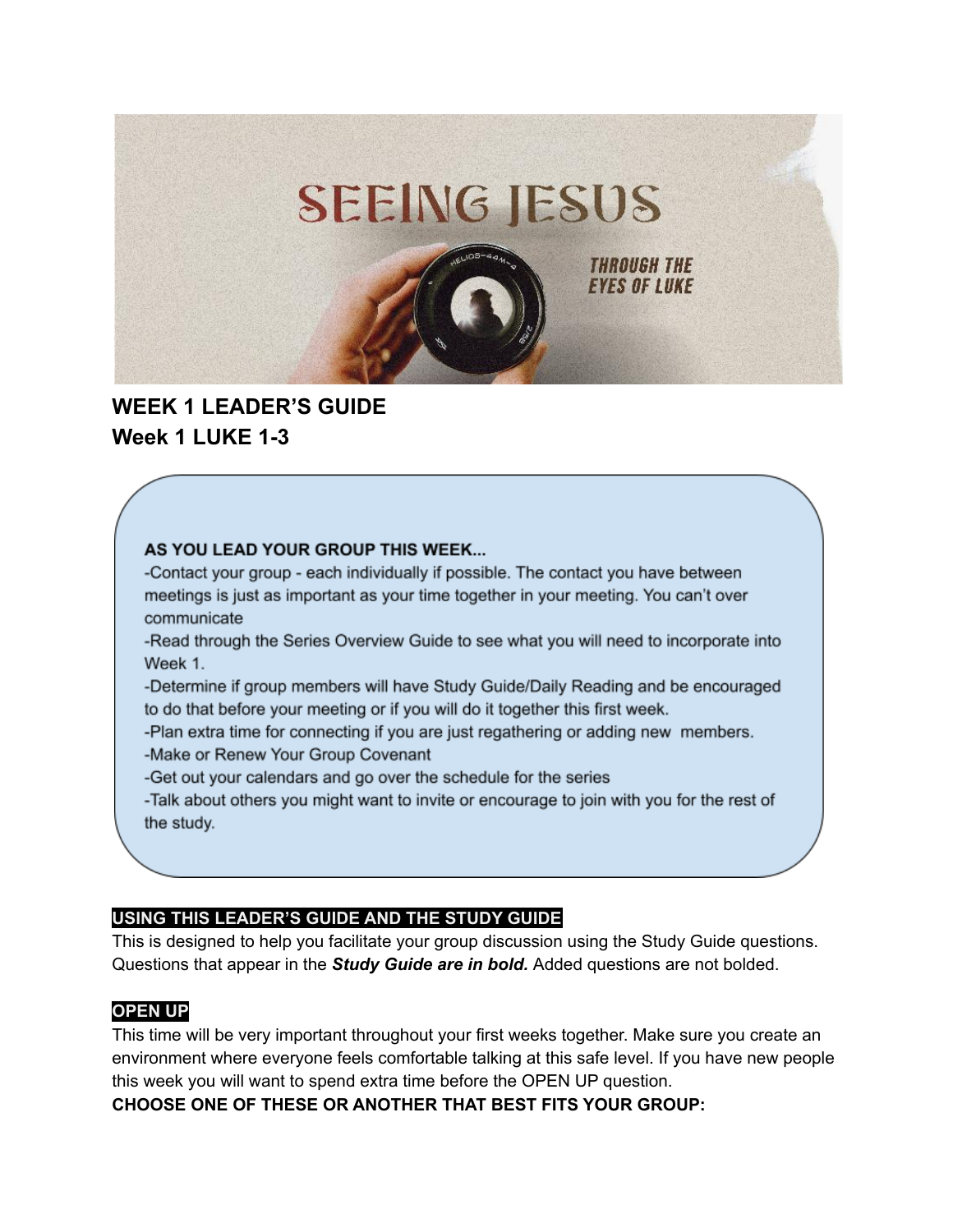- **● If you could choose someone to be the biographer of your life story, who would you choose, and why?**
- If you were to research or write the biography of anyone from history or present day, who would you choose, and why?

### **UNDERSTANDING LUKE**

You may want to choose a brief video from rightnow media to give a good overview/introduction to Luke (see the Bible Project and other options).

There is also a brief UNDERSTANDING LUKE section on the Study Guide from Sunday morning you can read out loud together.

**The third of the four Gospels doesn't identify it's author, but history has identified him as Luke, an early Gentile convert and beloved physician (Colossians 4:14; 2 Timothy 4:11; Philemon 24). The opening lines reveal that Luke wrote as a diligent historian, not as a first hand observer of the events recorded. As the only non-Jewish author in the New Testament, Luke emphasizes the Gospel is for all people. As a physician, Luke writes with care and sensitivity. He emphasizes Jesus' compassion toward women, the outcasts of society, the sick and the poor. Luke presents his historical account in chronological order, starting with the details of Jesus' ancestry, birth, and early life. He also records the most parables of all the Gospels.**

You can also have group members refer to their sermon notes and share what they learned from the sermon and/or read from your own Study Bible or commentary.

● -What did you learn from this that will help you understand the Gospel of Luke better?

### BIBLE DISCUSSION AND APPLICATION

Questions that appear in the *Study Guide are in bold.* Added questions are not bolded. Do not try to use all these questions. It is better to use the few that best fit your group and move people to application and authentic sharing.

# **Day 1: Read Luke 1:1-38**

- **● How does Gabriel's word to Mary (1:26-37) compare to his word to Zechariah (1:11-20)? How do their responses compare?**
- **● Describe a time recently when you sensed God was speaking to you (directly, through the Bible, or another person). How did it make you feel? How did you initially respond? How did God meet you?**
- **● In what area of your life do you need to believe that nothing is impossible with God? What keeps you from believing this?**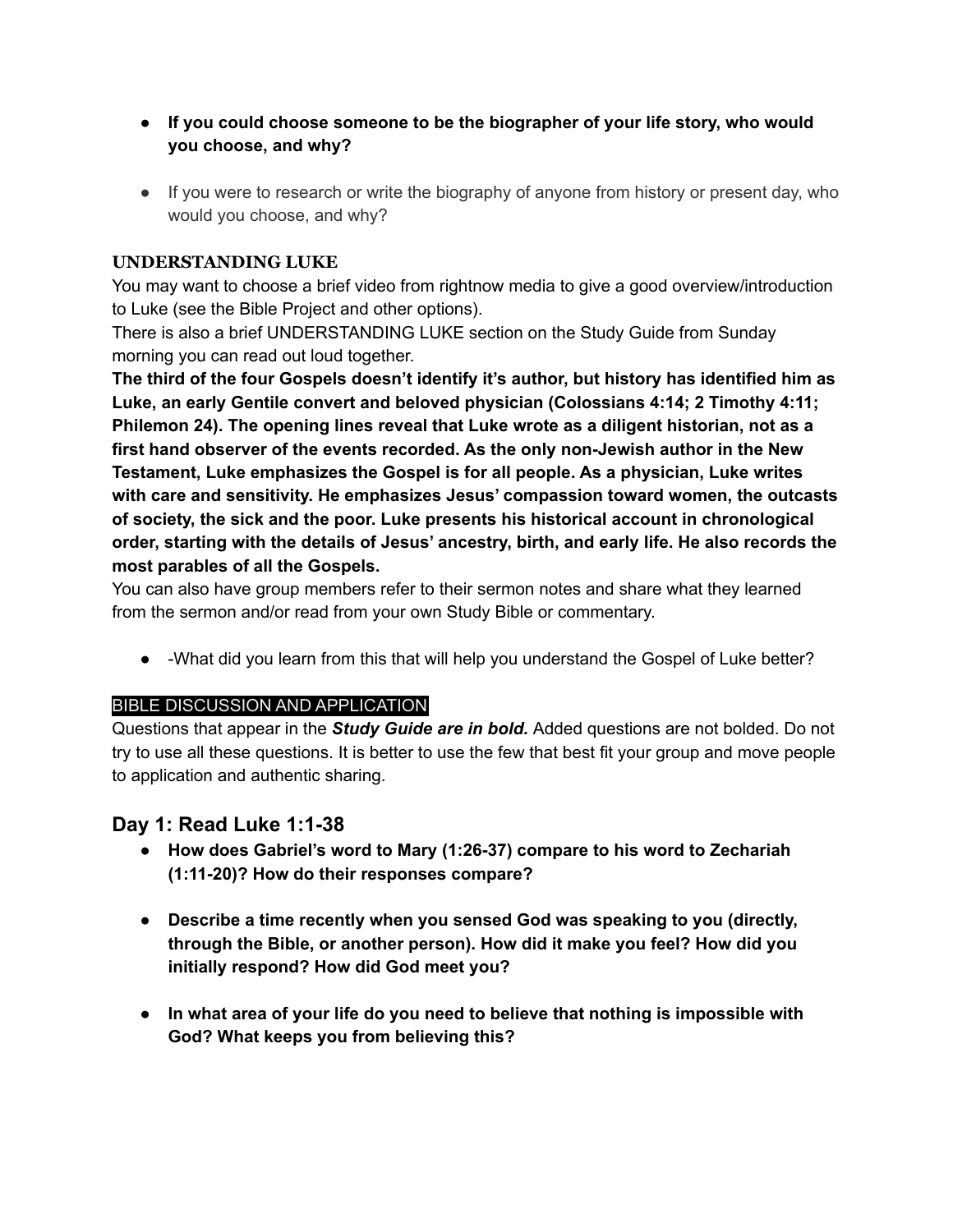# **Day 2: Read Luke 1:39-80**

- **● What attributes of God are extolled in Mary's song(1:50-55)? Which of these means the most to you?**
- **● Which of the promises listed in Zechariah's song mean the most to you (1:68-79)?**
- **● Write out a list, thank you note or a song praising God for his attributes and faithfulness expressed to you.**

# **Day 3: Read Luke 2:1-20**

- **● God sends his angels to visit the shepherds sitting in a nearby field the night Jesus is born. Of all the people God could have sent them to, why do you think he chose the shepherds?**
- **● God appeared to the shepherds while they were just going about their everyday lives. What does that tell you about what it means to be "spiritual"?**
- **● How has God been speaking to you in the midst of your everyday life this week? Have you been listening?**

### **Day 4: Read Luke 2:21-51**

- **● In Simeon's two prophecies (2:29-32, 34-35), what was he predicting about the nature of Jesus' work?**
- **● When has God brought a "Simeon" or "Anna" to confirm something in your life? How did this affect you?**
- **● What do we learn about the boy Jesus' character traits in verses 43-52?**

### **Day 5: Read Luke 3:1-38**

- **● What's radical about John's message (3:3)? What does the "root" and "fruit" signify (3:9)?**
- **● How does John differentiate himself and his ministry from Jesus (3:16-17)?**
- Why might it be significant that Jesus is baptized at the same time as "all the people" (3:21)?